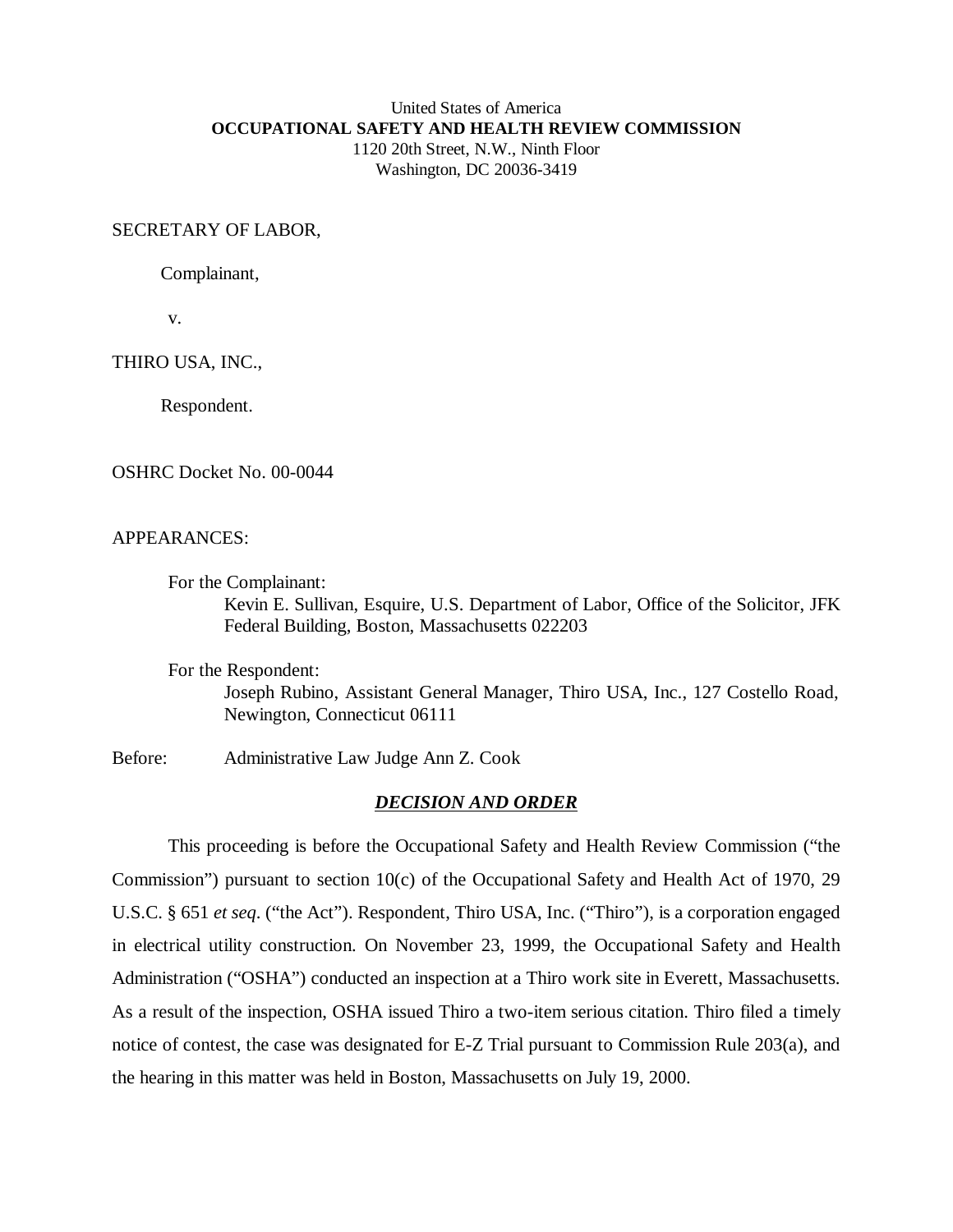Thiro acknowledges that it is an employer engaged in a business affecting interstate commerce and that it is an employer within the meaning of section 3 of the Act. Accordingly, the Commission has jurisdiction over the parties and the subject matter. (Tr. 5).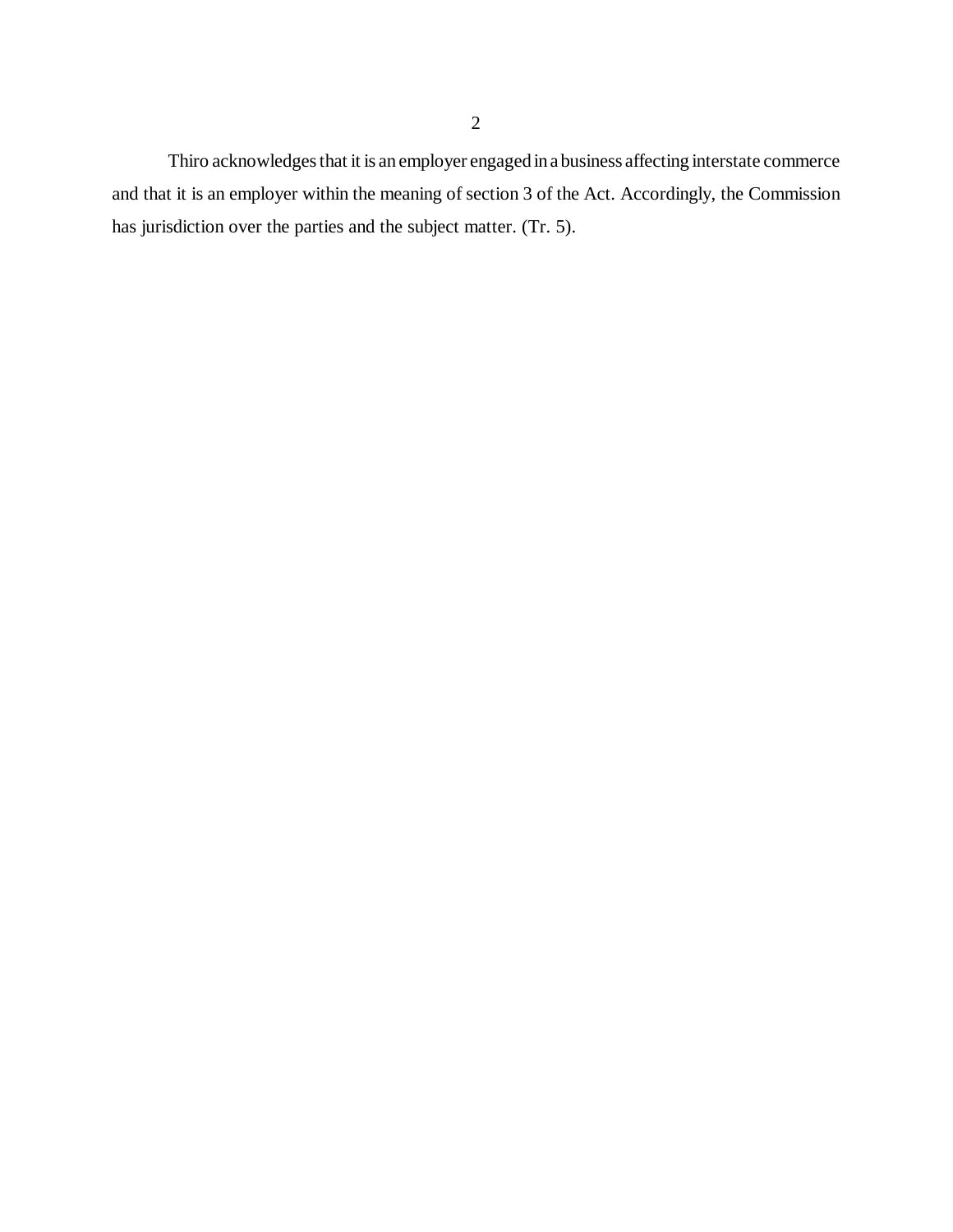#### *THE BURDEN OF PROOF*

To establish a violation of a standard, the Secretary has the burden of proving, by a preponderance of the evidence:

(a) the applicability of the cited standard, (b) the employer's noncompliance with the standard's terms, (c) employee access to the violative conditions, and (d) the employer's actual or constructive knowledge of the violation (*i.e.*, the employer either knew, or with the exercise of reasonable diligence could have known, of the violative conditions).

*Atlantic Battery Co.,* 16 BNA OSHC 2131, 2138 (No. 90-1747, 1994).

#### *DISCUSSION*

The citation alleges that Thiro violated 29 C.F.R.  $\S$  1926.21(b)(2) by failing to train its employees in the recognition and avoidance of unsafe conditions and 29 C.F.R. § 1926.951(b)(1) by allowing its employees to work at an elevated location without fall protection. Thiro argues that it reasonably relied upon the union that provided the employees to train them and that the failure to use fall protection at the work site was due to unpreventable employee misconduct.

The facts are generally uncontroverted. On November 23, 1999, compliance officer Daniel Cargill ("the CO") visited Thiro's work site where it was repairing and replacing utility poles. As he approached by car, the CO observed two Thiro employees without fall protection standing on the elevated end of a derrick truck boom to work on a secondary wire. The employees, Scott Ryan and Joseph Michelin, were wearing hard hats and rubber gloves; however, only one wore any eye protection and neither wore fall protection, which remained on the ground nearby. Kenneth Mackie, their foreman, had instructed the two to climb the boom and remained nearby while they did so. Both employees were exposed to a fall of at least 15 feet. (Tr. 6-7, 18-23, 29-36, 46-62, 67-75; C-2-C-5).

Thiro had hired Ryan, Michelin and Mackie from a local union hall about three weeks earlier. All three employees had received formal safety training through the union, including an OSHA 500 course which had at least one hour of instruction on general fall protection at construction sites; however, Ryan and Michelin were still apprentices and were limited in the work they could do without the foreman present. On their first day of work, Orin Reed, Thiro's general foreman, had provided each employee with personal protective equipment and a copy of the company's safety manual. Reed visited the work site once a week, and Paul Loughran, a union safety officer, made four impromptu visits and found nothing amiss. Each morning, the employees had a job site meeting at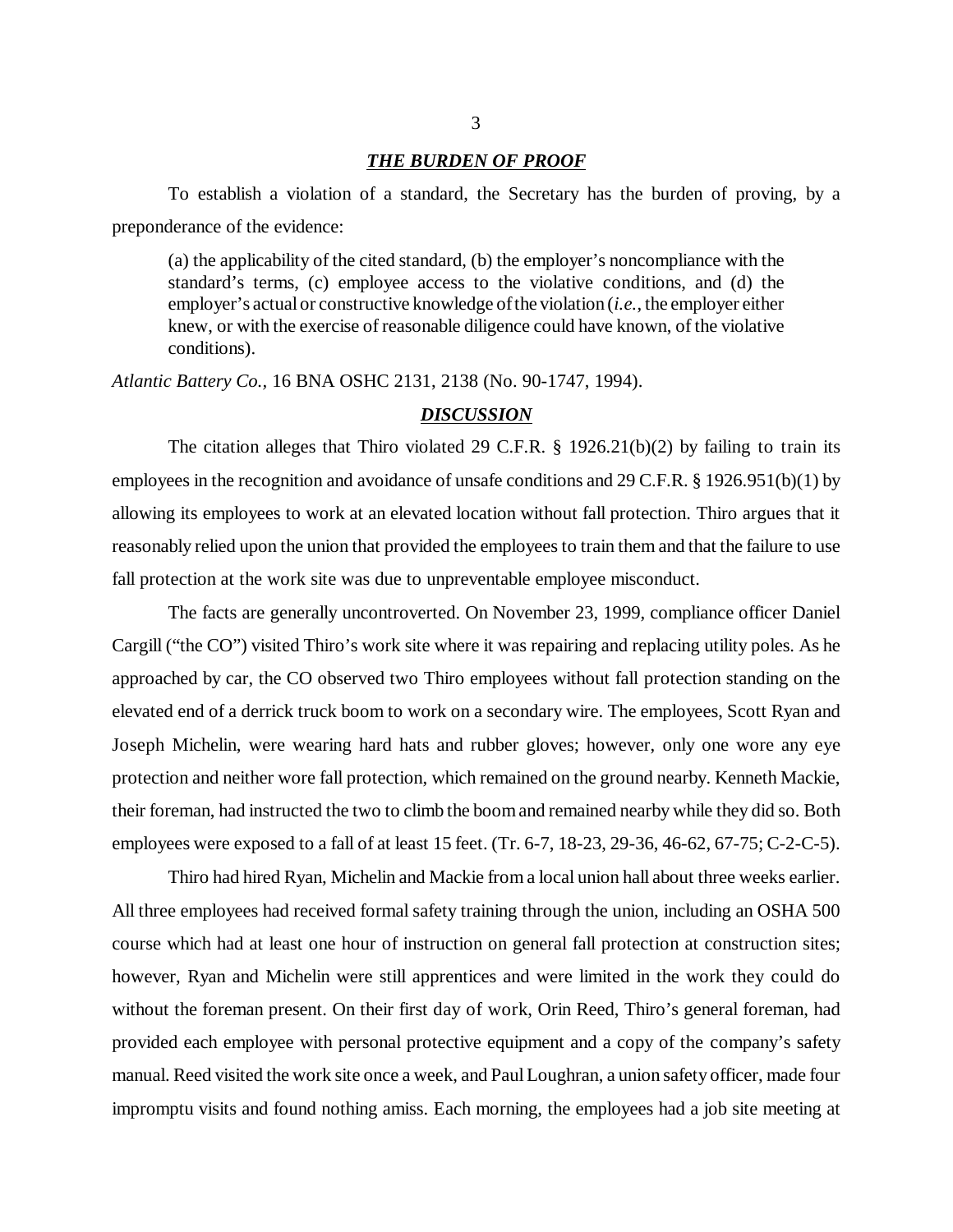which safety was incidentally discussed. The day after the inspection, Reed met with the three employees but gave none of them a written reprimand. All three employees were laid off when the job was completed a few weeks later. (Tr. 30-46, 49-63, 68-77, 83-85; R-2, R-4, R-6, R-9, R-11).

After questioning Mackie and the two employees about their work, the CO concluded that they were poorly informed about safe fall protection practices and OSHA requirements. Both the CO and Loughran considered climbing the boom dangerous, and, upon consideration, Mackie agreed. Ryan, on the other hand, did not consider it unsafe to climb the boom. In regard to eye protection, the CO testified that without safety glasses an employee's eyes could have been burned or otherwise injured from an unanticipated electrical arc or contact. (Tr. 24-29, 55, 77, 87).

#### *ALLEGED SERIOUS VIOLATION OF 29 C.F.R. 1926.21(b)(2)*

Section 1926.21(b)(2) provides:

The employer shall instruct each employee in the recognition and avoidance of unsafe conditions and the regulations applicable to his work environment to control or eliminate any hazards of other exposure to illness or injury.

Thiro acknowledges that it did not train Mackie, Ryan and Michelin, but it relies upon the union having done so. As noted above, all three employees had completed the OSHA 500 ten-hour class and had therefore received at least one hour of general fall protection training. However, there is no evidence that any of the three had received additional training on fall protection or on relevant OSHA requirements. In addition, the three employees were hired for the particular job and had not worked for Thiro before, and there is nothing to indicate that Thiro took any steps to ascertain how well they were trained or to emphasize either the particular safety hazards the job presented or specific safety practices Thiro expected to be followed on this job. Under these circumstances, Thiro's reliance on the union's training was not reasonable.

Citation 1, Item 1 is affirmed, and, because the condition could have resulted in electrical shock and/or a fall of 15 or more feet, this item is affirmed as a serious violation.

## *ALLEGED SERIOUS VIOLATION OF 29 C.F.R. 1926.951(b)(1)*

Section 1926.951(b)(1) specifies that "body belts with straps or lanyards shall be worn to protect employees working at elevated locations on poles, towers, or other structures" except when it would create a greater hazard. Thiro does not contest that it violated the standard when the two employees, at the direction of their foreman, climbed and worked from the boom without any type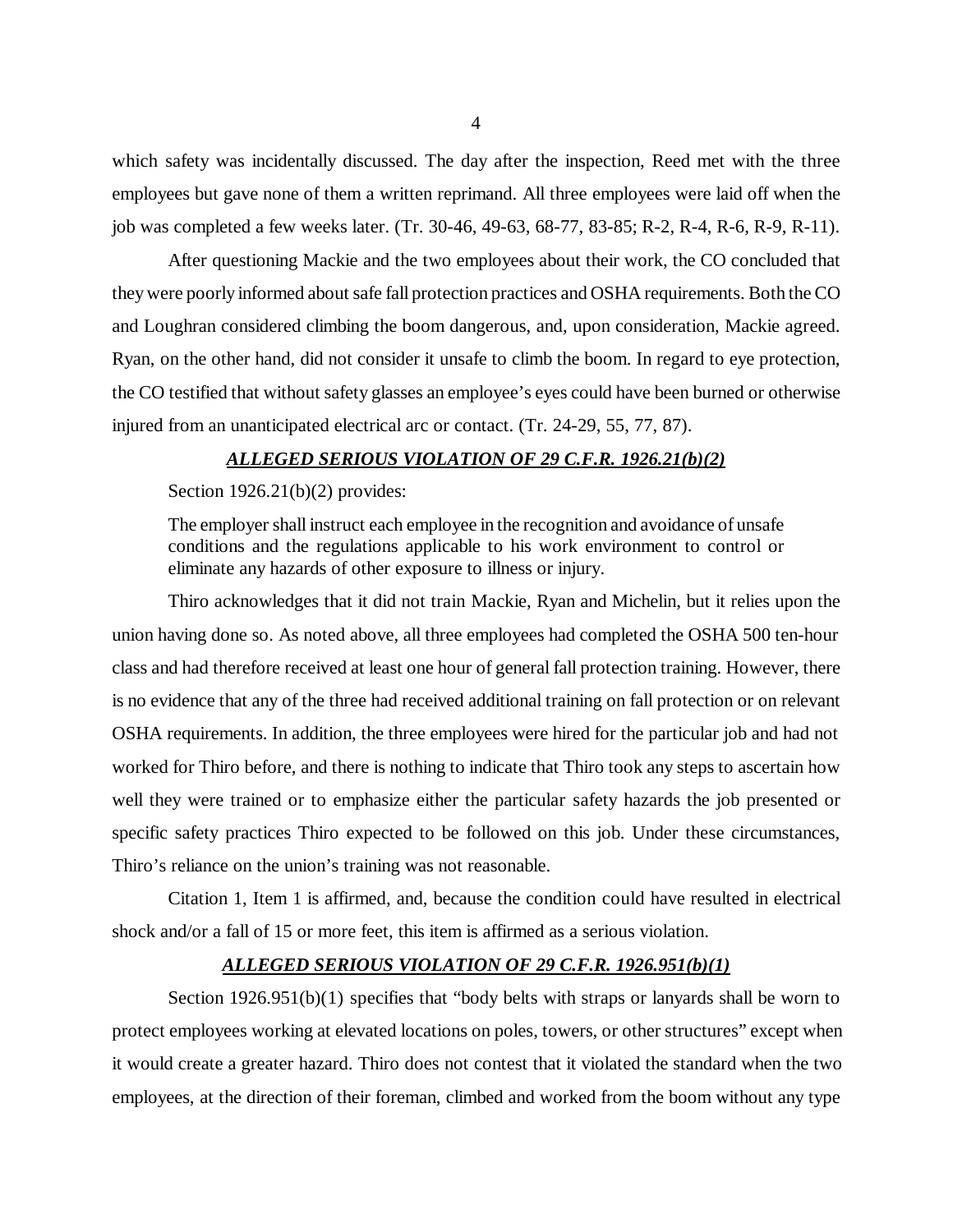of fall protection, subjecting them to a fall hazard of 15 or more feet. Instead, it asserts that the violation was due to unpreventable employee misconduct.

 To prevail in this affirmative defense, Thiro has the burden of showing: (1) that it had a work rule designed to prevent the violation; (2) that it had adequately communicated the rule to its employees; (3) that it had taken steps to prevent violations of the rule; and (4) that it had effectively enforced the rule when violations were discovered. *Precast Services, Inc.,* 17 BNA OSHC 1454, 1455 ( No. 93-2971, 1995), *aff'd without published opinion,* 106 F.3d 401 (6th Cir. 1977). Although Thiro had safety rules which could have prevented the violation, they were not adequately communicated to employees. The testimony of Mackie and Ryan establishes that it is very unlikely that they ever read any of Thiro's safety rules. Thiro took no steps to assure employees did more than accept the safety materials they were given on their first day on the job. Safety rules were not routinely or thoroughly discussed at daily job site meetings or any other meetings. Clearly, Thiro did not effectively communicate its safety rules to its employees. Thiro also has not demonstrated that it effectively enforced infractions of safety rules when they were discovered. The testimony of Mackie and Ryan establishes that they considered their disregard of safety requirements to be of little consequence and of no lasting importance. Whatever Reed said to them did not have the effect of a meaningful reprimand. I find that Thiro has failed to meet its burden of demonstrating unpreventable employee misconduct.

In a similar argument, Thiro asserts that it should not be penalized for the employees' conscious disregard of safety requirements when it had no choice but to hire from the union hall and the employees themselves suffered no adverse consequences. This argument might have some merit if Thiro had supervised the employees more closely, taken steps to ascertain they were adequately trained, and imposed meaningful discipline. However, under the circumstances of this case, Thiro's argument is rejected.

Citation 1, Item 2 is affirmed, and, since a fall from the boom could have resulted in death or serious injury, this item is affirmed as a serious violation.

### *PENALTIES*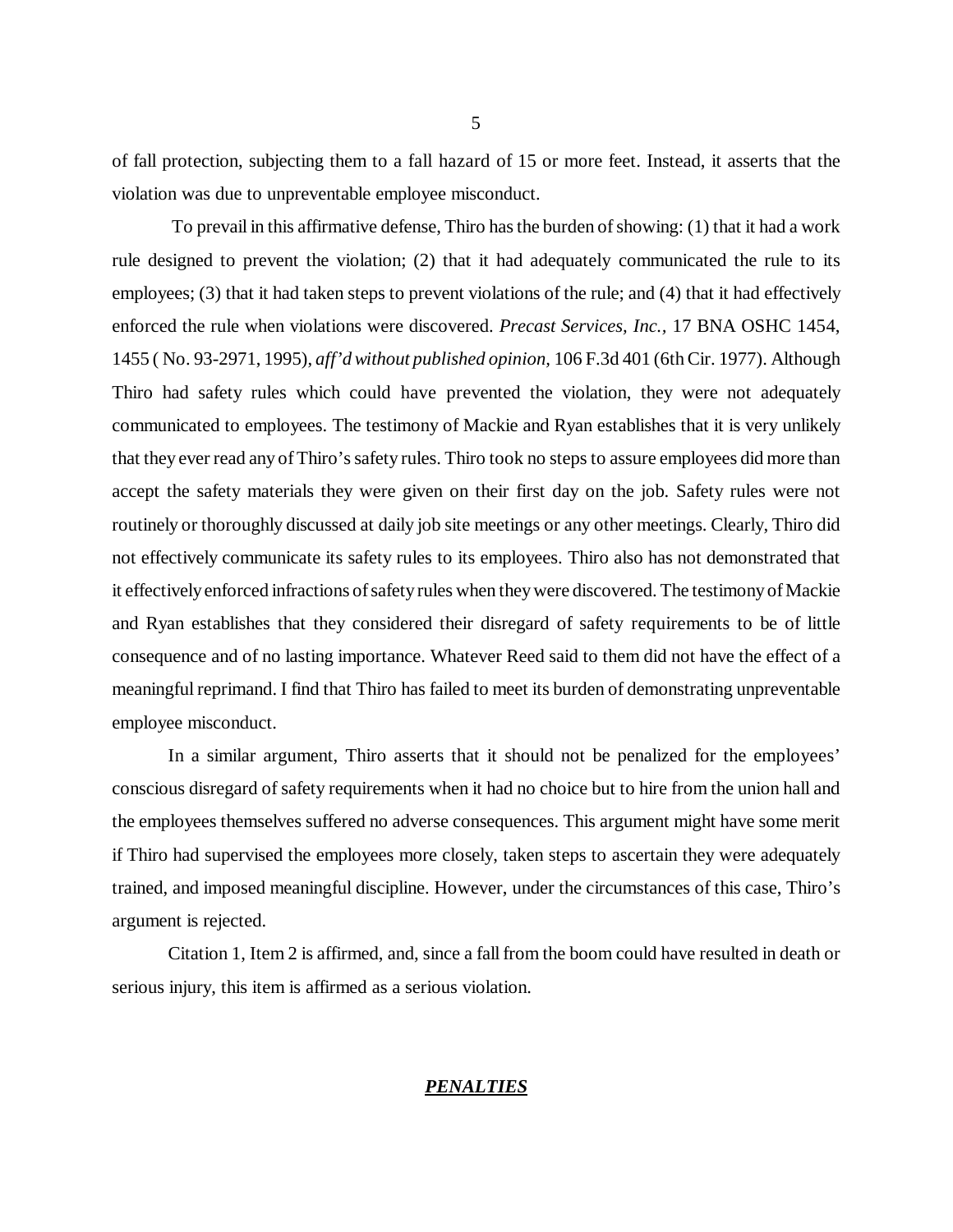Section 17(j) of the Act, 29 U.S.C.  $\S$  666(j), states that penalty assessment requires due consideration to be given to the gravity of the violation and to the employer's size, good faith and prior history of OSHA violations. Gravity, usually the most significant factor, is judged by the number of employees exposed, the duration of the exposure, precautions taken against injury, and the likelihood that any injury would result. *J.A. Jones Constr. Co*., 15 BNA OSHC 2201, 2214 (No. 87- 2059, 1993).

The Secretary has proposed a \$1,100.00 penalty for Citation 1, Item 1, the training violation, and a \$3,500.00 penalty for Citation 1, Item 2, the fall protection violation. With respect to the fall protection violation, I assess the gravity to be moderately high. The violation lasted but a few minutes and involved only two employees. However, the likelihood of falling was increased by the possibility of bumping into a wire and receiving an electrical shock, and a fall of 15 feet or more to the street below would have resulted in serious injury. Thiro employs 120 to 150 workers, and no evidence of any previous OSHA violations was introduced. There is also no evidence that Thiro has taken any steps to avoid reoccurrence of the violation. Considering these factors, I conclude that a penalty of \$3,000.00 is appropriate.

The training violation involved an additional employee but less likelihood of an immediate injury. On the other hand, the high potential for life-threatening injury inherent in work involving high-voltage electrical wires requires a finding of at least moderate gravity. I conclude that a penalty of \$1,000.00 is appropriate for this citation item.

#### *FINDINGS OF FACT*

The foregoing constitutes my findings of fact in accordance with Federal Rule of Civil Procedure 52(a). Any proposed findings of fact inconsistent with this decision are hereby denied.

#### *CONCLUSIONS OF LAW*

1. The Commission has jurisdiction of this matter pursuant to section  $10(c)$  of the Act.

2. Respondent was in serious violation of 29 C.F.R. 1926.21(b)(2), and a penalty of \$1,000.00 is appropriate.

3. Respondent was in serious violation of 29 C.F.R. 1926.951(b)(1), and a penalty of \$3,000.00 is appropriate.

## *ORDER*